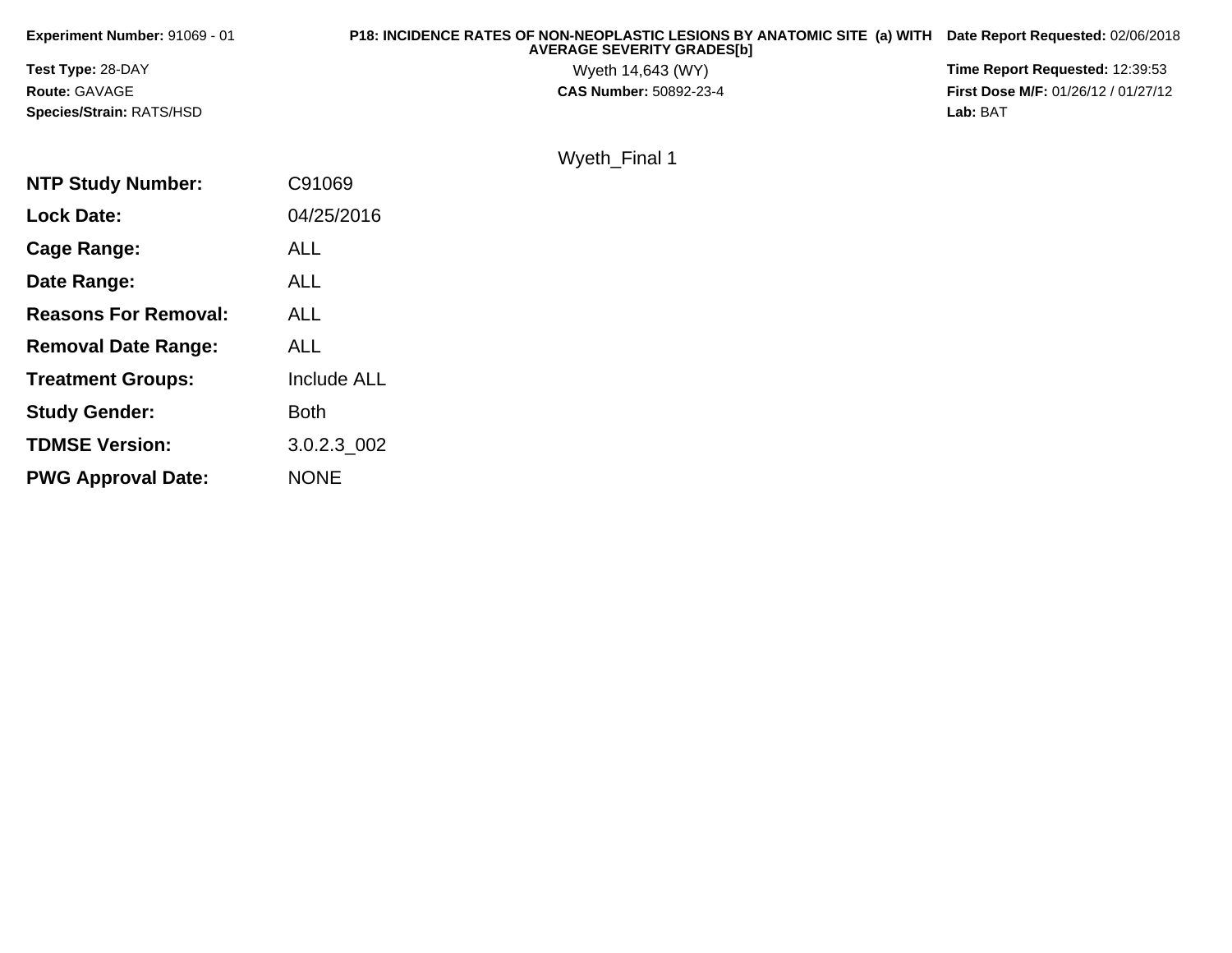| Experiment Number: 91069 - 01                                                |              | P18: INCIDENCE RATES OF NON-NEOPLASTIC LESIONS BY ANATOMIC SITE (a) WITH Date Report Requested: 02/06/2018<br>Time Report Requested: 12:39:53 |                                             |             |                                     |  |
|------------------------------------------------------------------------------|--------------|-----------------------------------------------------------------------------------------------------------------------------------------------|---------------------------------------------|-------------|-------------------------------------|--|
| Test Type: 28-DAY                                                            |              |                                                                                                                                               |                                             |             |                                     |  |
| Route: GAVAGE                                                                |              |                                                                                                                                               | Wyeth 14,643 (WY)<br>CAS Number: 50892-23-4 |             | First Dose M/F: 01/26/12 / 01/27/12 |  |
| Species/Strain: RATS/HSD                                                     |              |                                                                                                                                               |                                             |             |                                     |  |
| <b>Harlan Sprague Dawley RATS MALE</b>                                       | 0mg/kg/d M   | 6.25mg/kg/d M                                                                                                                                 | 12.5mg/kg/d M                               | 25mg/kg/d M |                                     |  |
| <b>Disposition Summary</b>                                                   |              |                                                                                                                                               |                                             |             |                                     |  |
| <b>Animals Initially In Study</b><br><b>Early Deaths</b><br><b>Survivors</b> | 10           | 10                                                                                                                                            | 10                                          | 10          |                                     |  |
| <b>Terminal Sacrifice</b>                                                    | 10           | 10                                                                                                                                            | 10                                          | 10          |                                     |  |
| <b>Animals Examined Microscopically</b>                                      | 10           | 10                                                                                                                                            | 10                                          | 10          |                                     |  |
| <b>ALIMENTARY SYSTEM</b>                                                     |              |                                                                                                                                               |                                             |             |                                     |  |
| Esophagus                                                                    | (10)         | (0)                                                                                                                                           | (0)                                         | (10)        |                                     |  |
| Intestine Large, Cecum                                                       | (10)         | (0)                                                                                                                                           | (0)                                         | (10)        |                                     |  |
| Intestine Large, Colon                                                       | (10)         | (0)                                                                                                                                           | (0)                                         | (10)        |                                     |  |
| Intestine Large, Rectum                                                      | (10)         | (0)                                                                                                                                           | (0)                                         | (10)        |                                     |  |
| Intestine Small, Duodenum                                                    | (10)         | (0)                                                                                                                                           | (0)                                         | (10)        |                                     |  |
| Intestine Small, Ileum                                                       | (10)         | (0)                                                                                                                                           | (0)                                         | (10)        |                                     |  |
| Intestine Small, Jejunum                                                     | (10)         | (0)                                                                                                                                           | (0)                                         | (10)        |                                     |  |
| Liver                                                                        | (10)         | (10)                                                                                                                                          | (10)                                        | (10)        |                                     |  |
| Hepatodiaphragmatic Nodule                                                   | $\mathbf{1}$ |                                                                                                                                               |                                             |             |                                     |  |
| Infiltration Cellular, Mixed Cell                                            | 1 [1.0]      | 2[1.0]                                                                                                                                        | 2[1.0]                                      | 4[1.0]      |                                     |  |
| Hepatocyte, Cytoplasmic Alteration                                           |              | 9[1.7]                                                                                                                                        | 10 [2.2]                                    | 10 [4.0]    |                                     |  |
| Hepatocyte, Hypertrophy                                                      |              | 5[1.4]                                                                                                                                        | 10 [1.5]                                    | 10 [2.0]    |                                     |  |
| Pancreas                                                                     | (10)         | (10)                                                                                                                                          | (10)                                        | (10)        |                                     |  |
| Inflammation, Chronic                                                        | 1 [1.0]      |                                                                                                                                               |                                             |             |                                     |  |
| Acinar Cell, Atrophy                                                         |              |                                                                                                                                               |                                             | 1[1.0]      |                                     |  |
| Salivary Glands                                                              | (10)         | (0)                                                                                                                                           | (0)                                         | (10)        |                                     |  |
| Stomach, Forestomach                                                         | (10)         | (0)                                                                                                                                           | (0)                                         | (10)        |                                     |  |
| Stomach, Glandular                                                           | (10)         | (0)                                                                                                                                           | (0)                                         | (10)        |                                     |  |
| Mineral                                                                      |              |                                                                                                                                               |                                             | 1 [1.0]     |                                     |  |
| <b>CARDIOVASCULAR SYSTEM</b>                                                 |              |                                                                                                                                               |                                             |             |                                     |  |
| <b>Blood Vessel</b>                                                          | (10)         | (0)                                                                                                                                           | (0)                                         | (10)        |                                     |  |
| Heart                                                                        | (10)         | (0)                                                                                                                                           | (0)                                         | (10)        |                                     |  |
| Cardiomyopathy                                                               | 1[1.0]       |                                                                                                                                               |                                             |             |                                     |  |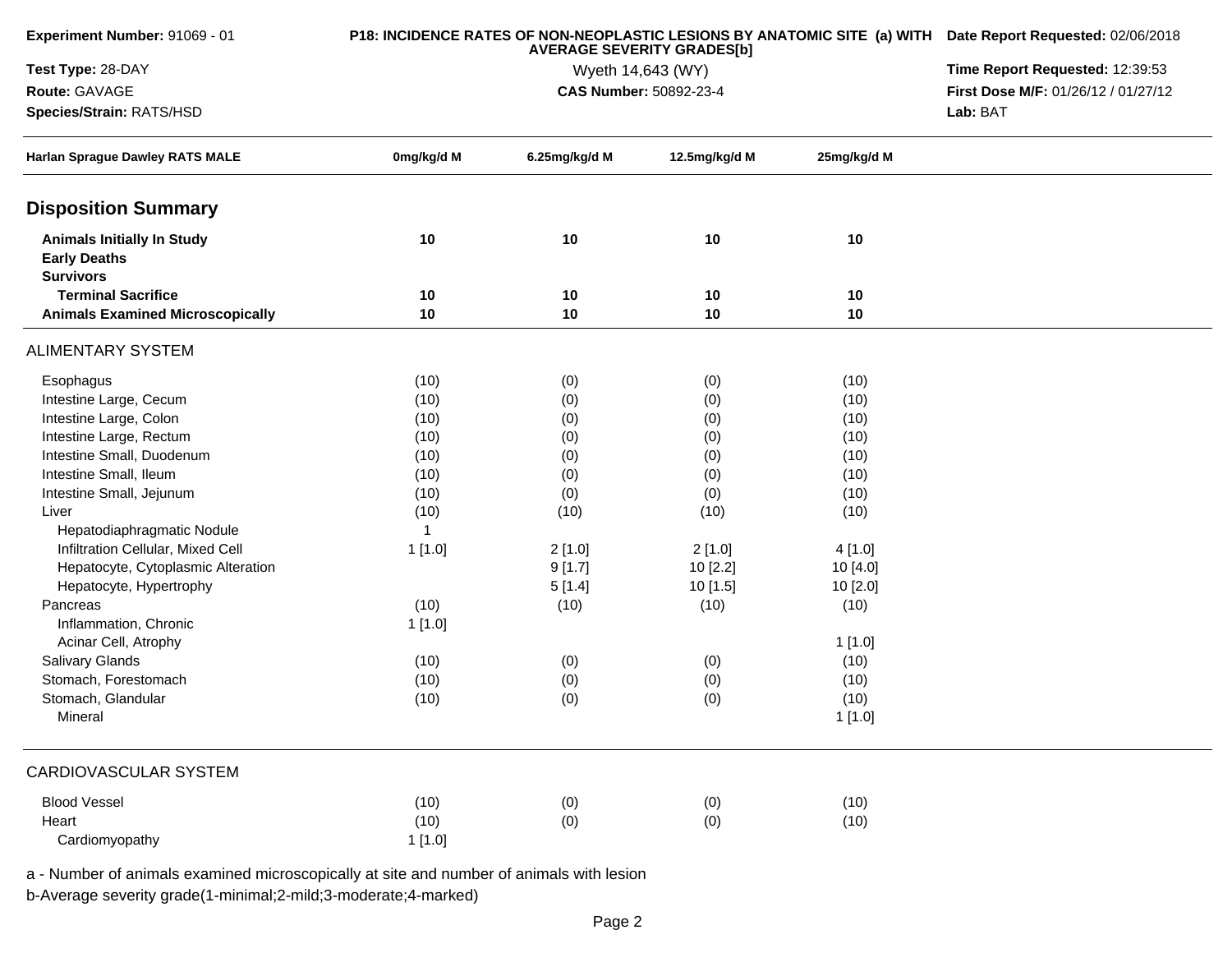|                          | Time Report Requested: 12:39:53      |                                          |                                                                                                                              |                                                                                                                                                                     |
|--------------------------|--------------------------------------|------------------------------------------|------------------------------------------------------------------------------------------------------------------------------|---------------------------------------------------------------------------------------------------------------------------------------------------------------------|
|                          |                                      |                                          |                                                                                                                              | First Dose M/F: 01/26/12 / 01/27/12                                                                                                                                 |
|                          |                                      |                                          |                                                                                                                              | Lab: BAT                                                                                                                                                            |
| 0mg/kg/d M               | 6.25mg/kg/d M                        | 12.5mg/kg/d M                            | 25mg/kg/d M                                                                                                                  |                                                                                                                                                                     |
|                          |                                      |                                          |                                                                                                                              |                                                                                                                                                                     |
| (10)<br>1[2.0]<br>1[1.0] | (0)                                  | (0)                                      | (10)                                                                                                                         |                                                                                                                                                                     |
| (10)<br>(10)<br>(7)      | (0)<br>(0)                           | (0)<br>(0)                               | (10)<br>(10)                                                                                                                 |                                                                                                                                                                     |
| (10)<br>(10)             | (0)<br>(10)                          | (0)<br>(10)                              | (10)<br>(10)                                                                                                                 |                                                                                                                                                                     |
|                          |                                      |                                          |                                                                                                                              |                                                                                                                                                                     |
|                          |                                      |                                          |                                                                                                                              |                                                                                                                                                                     |
|                          |                                      |                                          |                                                                                                                              |                                                                                                                                                                     |
| (10)<br>1[1.0]           | (0)                                  | (10)                                     | (10)                                                                                                                         |                                                                                                                                                                     |
| (10)                     | (0)                                  | (0)                                      | (10)                                                                                                                         |                                                                                                                                                                     |
| (10)                     | (0)                                  | (0)                                      | (10)                                                                                                                         |                                                                                                                                                                     |
|                          |                                      |                                          | 1[2.0]                                                                                                                       |                                                                                                                                                                     |
|                          |                                      |                                          |                                                                                                                              |                                                                                                                                                                     |
| (10)                     | (10)                                 | (10)                                     | (10)                                                                                                                         |                                                                                                                                                                     |
|                          |                                      |                                          |                                                                                                                              |                                                                                                                                                                     |
|                          |                                      |                                          |                                                                                                                              |                                                                                                                                                                     |
|                          | (10)<br>(10)<br>(10)<br>(10)<br>(10) | (0)<br>(0)<br>(10)<br>(0)<br>(0)<br>(10) | <b>AVERAGE SEVERITY GRADES[b]</b><br>Wyeth 14,643 (WY)<br>CAS Number: 50892-23-4<br>(0)<br>(0)<br>(10)<br>(0)<br>(0)<br>(10) | P18: INCIDENCE RATES OF NON-NEOPLASTIC LESIONS BY ANATOMIC SITE (a) WITH Date Report Requested: 02/06/2018<br>(8)<br>1[1.0]<br>(10)<br>(10)<br>(10)<br>(10)<br>(10) |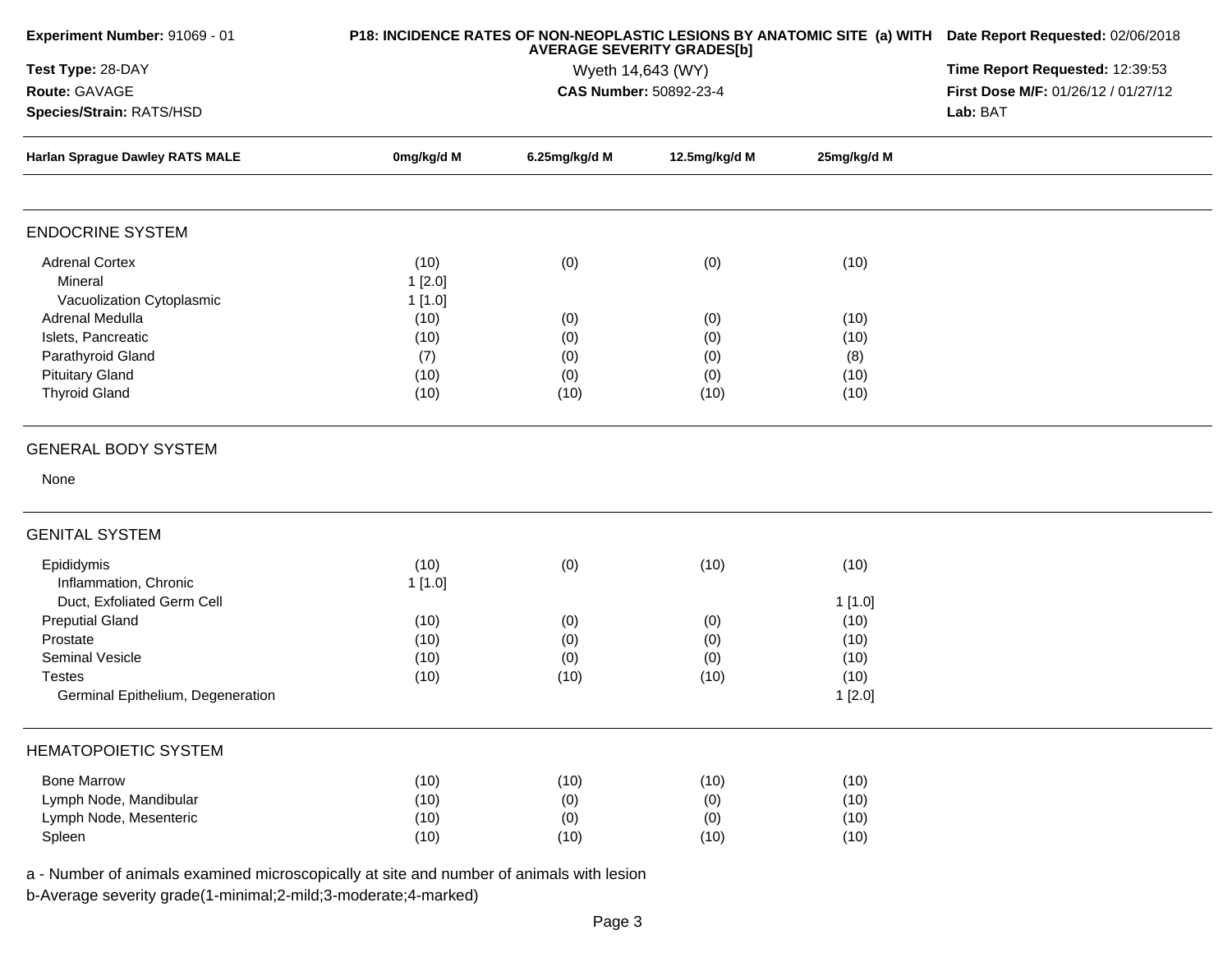| Experiment Number: 91069 - 01    |            | P18: INCIDENCE RATES OF NON-NEOPLASTIC LESIONS BY ANATOMIC SITE (a) WITH Date Report Requested: 02/06/2018<br>Time Report Requested: 12:39:53 |                        |             |                                     |  |  |
|----------------------------------|------------|-----------------------------------------------------------------------------------------------------------------------------------------------|------------------------|-------------|-------------------------------------|--|--|
| Test Type: 28-DAY                |            |                                                                                                                                               |                        |             |                                     |  |  |
| Route: GAVAGE                    |            |                                                                                                                                               | CAS Number: 50892-23-4 |             | First Dose M/F: 01/26/12 / 01/27/12 |  |  |
| Species/Strain: RATS/HSD         |            |                                                                                                                                               |                        |             |                                     |  |  |
| Harlan Sprague Dawley RATS MALE  | 0mg/kg/d M | 6.25mg/kg/d M                                                                                                                                 | 12.5mg/kg/d M          | 25mg/kg/d M |                                     |  |  |
| Thymus                           | (10)       | (0)                                                                                                                                           | (0)                    | (10)        |                                     |  |  |
| <b>INTEGUMENTARY SYSTEM</b>      |            |                                                                                                                                               |                        |             |                                     |  |  |
| Mammary Gland                    | (10)       | (0)                                                                                                                                           | (0)                    | (10)        |                                     |  |  |
| Skin                             | (10)       | (0)                                                                                                                                           | (0)                    | (10)        |                                     |  |  |
| MUSCULOSKELETAL SYSTEM           |            |                                                                                                                                               |                        |             |                                     |  |  |
| Bone                             | (10)       | (0)                                                                                                                                           | (0)                    | (10)        |                                     |  |  |
| NERVOUS SYSTEM                   |            |                                                                                                                                               |                        |             |                                     |  |  |
| <b>Brain</b>                     | (10)       | (0)                                                                                                                                           | (0)                    | (10)        |                                     |  |  |
| <b>RESPIRATORY SYSTEM</b>        |            |                                                                                                                                               |                        |             |                                     |  |  |
| Lung                             | (10)       | (0)                                                                                                                                           | (0)                    | (10)        |                                     |  |  |
| <b>Infiltration Cellular</b>     |            |                                                                                                                                               |                        | 1[1.0]      |                                     |  |  |
| Nose                             | (10)       | (10)                                                                                                                                          | (10)                   | (10)        |                                     |  |  |
| Trachea                          | (10)       | (0)                                                                                                                                           | (0)                    | (10)        |                                     |  |  |
| SPECIAL SENSES SYSTEM            |            |                                                                                                                                               |                        |             |                                     |  |  |
| Eye                              | (10)       | (0)                                                                                                                                           | (0)                    | (10)        |                                     |  |  |
| Harderian Gland                  | (10)       | (0)                                                                                                                                           | (0)                    | (10)        |                                     |  |  |
| <b>URINARY SYSTEM</b>            |            |                                                                                                                                               |                        |             |                                     |  |  |
| Kidney                           | (10)       | (10)                                                                                                                                          | (10)                   | (10)        |                                     |  |  |
| Nephropathy, Chronic Progressive | 6[1.0]     | 4[1.3]                                                                                                                                        | 8[1.1]                 | 7[1.3]      |                                     |  |  |
| <b>Urinary Bladder</b>           | (10)       | (0)                                                                                                                                           | (0)                    | (10)        |                                     |  |  |
|                                  |            |                                                                                                                                               |                        |             |                                     |  |  |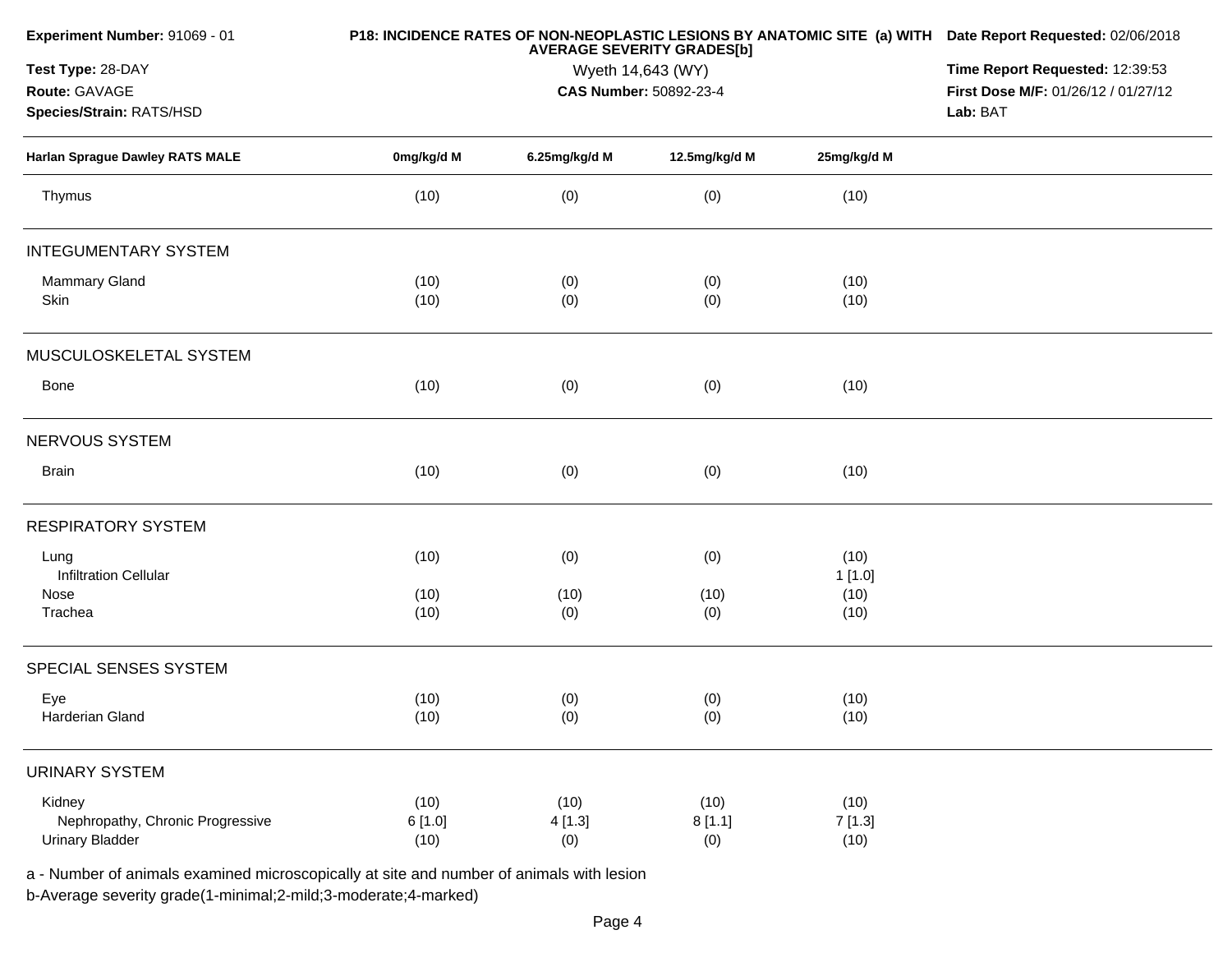| <b>Experiment Number: 91069 - 01</b>   | P18: INCIDENCE RATES OF NON-NEOPLASTIC LESIONS BY ANATOMIC SITE (a) WITH<br><b>AVERAGE SEVERITY GRADES[b]</b> |               |                   | Date Report Requested: 02/06/2018 |                                 |
|----------------------------------------|---------------------------------------------------------------------------------------------------------------|---------------|-------------------|-----------------------------------|---------------------------------|
| <b>Test Type: 28-DAY</b>               |                                                                                                               |               | Wyeth 14,643 (WY) |                                   | Time Report Requested: 12:39:53 |
| Route: GAVAGE                          | <b>First Dose M/F: 01/26/12 / 01/27/12</b>                                                                    |               |                   |                                   |                                 |
| <b>Species/Strain: RATS/HSD</b>        |                                                                                                               |               |                   |                                   |                                 |
| <b>Harlan Spraque Dawley RATS MALE</b> | 0mg/kg/d M                                                                                                    | 6.25mg/kg/d M | 12.5mg/kg/d M     | 25mg/kg/d M                       |                                 |
|                                        |                                                                                                               |               |                   |                                   |                                 |

\*\*\* END OF MALE \*\*\*

a - Number of animals examined microscopically at site and number of animals with lesionb-Average severity grade(1-minimal;2-mild;3-moderate;4-marked)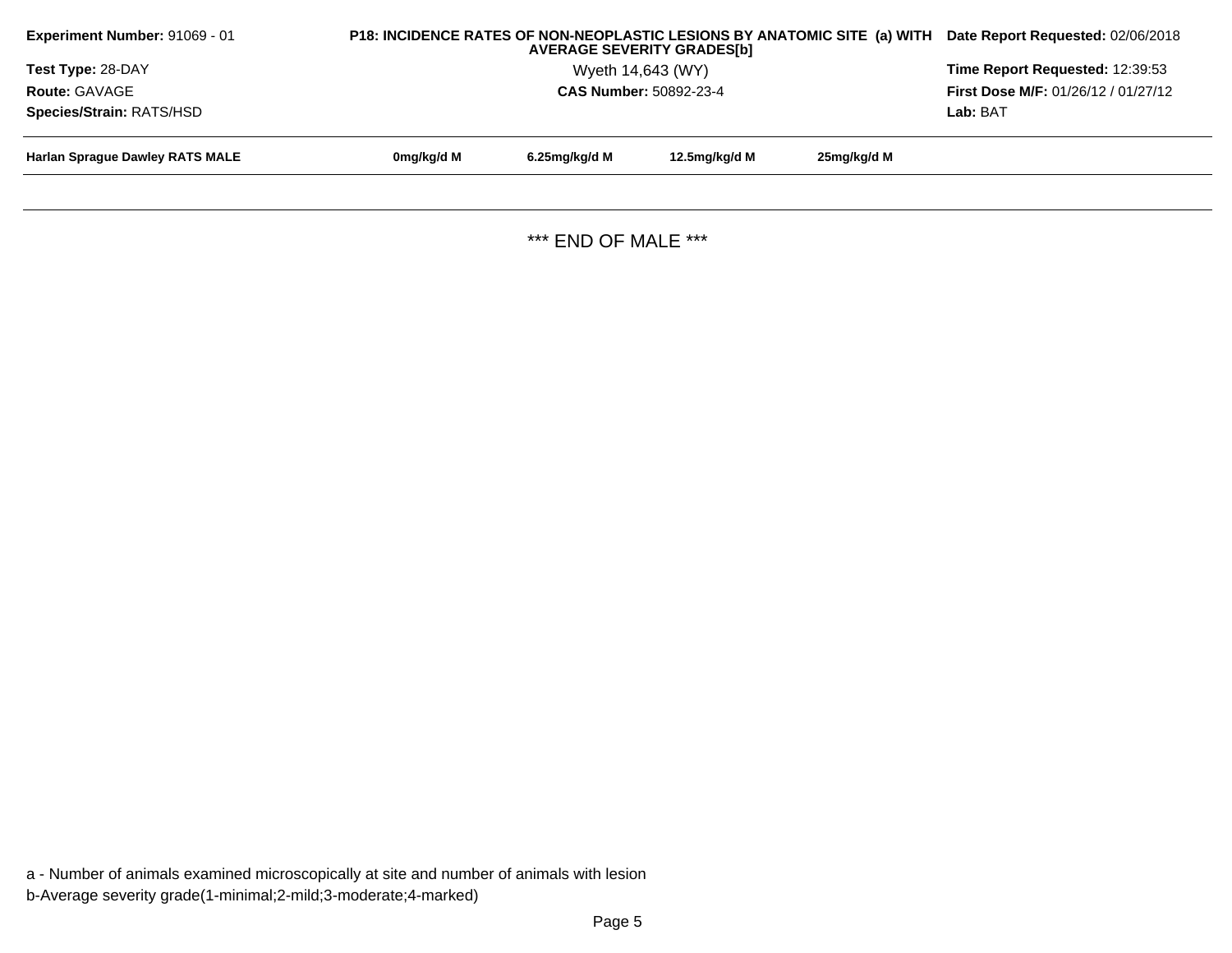| <b>Experiment Number: 91069 - 01</b>                                         |            | P18: INCIDENCE RATES OF NON-NEOPLASTIC LESIONS BY ANATOMIC SITE (a) WITH Date Report Requested: 02/06/2018<br>Time Report Requested: 12:39:53 |                                             |             |                                     |
|------------------------------------------------------------------------------|------------|-----------------------------------------------------------------------------------------------------------------------------------------------|---------------------------------------------|-------------|-------------------------------------|
| Test Type: 28-DAY                                                            |            |                                                                                                                                               |                                             |             |                                     |
| Route: GAVAGE                                                                |            |                                                                                                                                               | Wyeth 14,643 (WY)<br>CAS Number: 50892-23-4 |             | First Dose M/F: 01/26/12 / 01/27/12 |
| Species/Strain: RATS/HSD                                                     |            |                                                                                                                                               |                                             |             | Lab: BAT                            |
| <b>Harlan Sprague Dawley RATS FEMALE</b>                                     | 0mg/kg/d F | 6.25mg/kg/d F                                                                                                                                 | 12.5mg/kg/d F                               | 25mg/kg/d F |                                     |
| <b>Disposition Summary</b>                                                   |            |                                                                                                                                               |                                             |             |                                     |
| <b>Animals Initially In Study</b><br><b>Early Deaths</b><br><b>Survivors</b> | 10         | 10                                                                                                                                            | 10                                          | 10          |                                     |
| <b>Terminal Sacrifice</b>                                                    | 10         | 10                                                                                                                                            | 10                                          | 10          |                                     |
| <b>Animals Examined Microscopically</b>                                      | 10         | 10                                                                                                                                            | 10                                          | 10          |                                     |
| <b>ALIMENTARY SYSTEM</b>                                                     |            |                                                                                                                                               |                                             |             |                                     |
| Esophagus                                                                    | (10)       | (0)                                                                                                                                           | (0)                                         | (10)        |                                     |
| Inflammation                                                                 |            |                                                                                                                                               |                                             | 1[1.0]      |                                     |
| Muscularis, Degeneration                                                     |            |                                                                                                                                               |                                             | 1[1.0]      |                                     |
| Muscularis, Inflammation, Chronic                                            |            |                                                                                                                                               |                                             | 1[1.0]      |                                     |
| Intestine Large, Cecum                                                       | (10)       | (0)                                                                                                                                           | (0)                                         | (10)        |                                     |
| Intestine Large, Colon                                                       | (10)       | (0)                                                                                                                                           | (0)                                         | (10)        |                                     |
| Intestine Large, Rectum                                                      | (10)       | (0)                                                                                                                                           | (0)                                         | (10)        |                                     |
| Intestine Small, Duodenum                                                    | (10)       | (0)                                                                                                                                           | (0)                                         | (10)        |                                     |
| Intestine Small, Ileum                                                       | (10)       | (0)                                                                                                                                           | (0)                                         | (10)        |                                     |
| Intestine Small, Jejunum                                                     | (10)       | (0)                                                                                                                                           | (0)                                         | (10)        |                                     |
| Liver                                                                        | (10)       | (10)                                                                                                                                          | (10)                                        | (10)        |                                     |
| Infiltration Cellular, Mixed Cell                                            | 1[1.0]     |                                                                                                                                               |                                             |             |                                     |
| Inflammation, Chronic Active                                                 |            |                                                                                                                                               | 1[2.0]                                      |             |                                     |
| Necrosis                                                                     |            |                                                                                                                                               | 1[2.0]                                      |             |                                     |
| Necrosis, Focal                                                              |            |                                                                                                                                               |                                             | 1[2.0]      |                                     |
| Hepatocyte, Cytoplasmic Alteration                                           |            | 7[1.0]                                                                                                                                        | 10 [1.2]                                    | 10 [1.9]    |                                     |
| Hepatocyte, Hypertrophy                                                      |            |                                                                                                                                               | 2[1.0]                                      | 8[1.1]      |                                     |
| Pancreas                                                                     | (10)       | (10)                                                                                                                                          | (10)                                        | (10)        |                                     |
| Inflammation, Chronic                                                        | 1[1.0]     |                                                                                                                                               | 1[1.0]                                      |             |                                     |
| <b>Salivary Glands</b>                                                       | (10)       | (0)                                                                                                                                           | (0)                                         | (10)        |                                     |
| Stomach, Forestomach                                                         | (10)       | (0)                                                                                                                                           | (0)                                         | (10)        |                                     |
| Stomach, Glandular                                                           | (10)       | (0)                                                                                                                                           | (0)                                         | (10)        |                                     |

CARDIOVASCULAR SYSTEM

**Experiment Number:** 91069 - 01

a - Number of animals examined microscopically at site and number of animals with lesion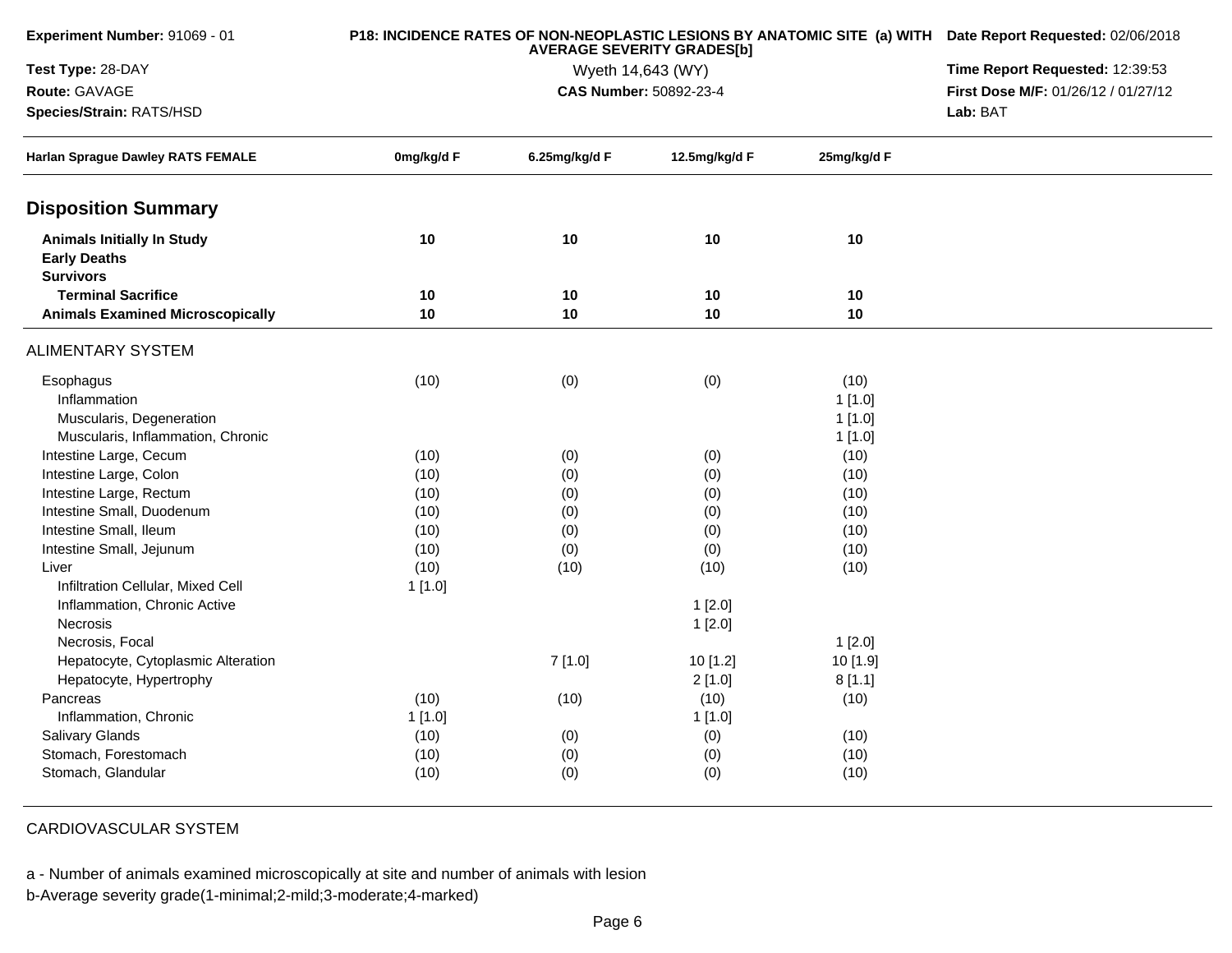| Experiment Number: 91069 - 01            |            | P18: INCIDENCE RATES OF NON-NEOPLASTIC LESIONS BY ANATOMIC SITE (a) WITH Date Report Requested: 02/06/2018<br>Time Report Requested: 12:39:53 |                                             |             |                                     |
|------------------------------------------|------------|-----------------------------------------------------------------------------------------------------------------------------------------------|---------------------------------------------|-------------|-------------------------------------|
| Test Type: 28-DAY                        |            |                                                                                                                                               |                                             |             |                                     |
| Route: GAVAGE                            |            |                                                                                                                                               | Wyeth 14,643 (WY)<br>CAS Number: 50892-23-4 |             | First Dose M/F: 01/26/12 / 01/27/12 |
| Species/Strain: RATS/HSD                 |            |                                                                                                                                               |                                             |             | Lab: BAT                            |
| <b>Harlan Sprague Dawley RATS FEMALE</b> | 0mg/kg/d F | 6.25mg/kg/d F                                                                                                                                 | 12.5mg/kg/d F                               | 25mg/kg/d F |                                     |
| <b>Blood Vessel</b>                      | (10)       | (0)                                                                                                                                           | (0)                                         | (10)        |                                     |
| Heart                                    | (10)       | (0)                                                                                                                                           | (0)                                         | (10)        |                                     |
| Infiltration Cellular, Mixed Cell        |            |                                                                                                                                               |                                             | 1[1.0]      |                                     |
| <b>ENDOCRINE SYSTEM</b>                  |            |                                                                                                                                               |                                             |             |                                     |
| <b>Adrenal Cortex</b>                    | (10)       | (0)                                                                                                                                           | (0)                                         | (10)        |                                     |
| Adrenal Medulla                          | (10)       | (0)                                                                                                                                           | (0)                                         | (10)        |                                     |
| Islets, Pancreatic                       | (10)       | (0)                                                                                                                                           | (0)                                         | (10)        |                                     |
| Parathyroid Gland                        | (7)        | (0)                                                                                                                                           | (0)                                         | (9)         |                                     |
| <b>Pituitary Gland</b>                   | (10)       | (0)                                                                                                                                           | (0)                                         | (10)        |                                     |
| <b>Thyroid Gland</b>                     | (10)       | (10)                                                                                                                                          | (10)                                        | (10)        |                                     |
| <b>GENERAL BODY SYSTEM</b>               |            |                                                                                                                                               |                                             |             |                                     |
| None                                     |            |                                                                                                                                               |                                             |             |                                     |
| <b>GENITAL SYSTEM</b>                    |            |                                                                                                                                               |                                             |             |                                     |
| <b>Clitoral Gland</b>                    | (9)        | (0)                                                                                                                                           | (0)                                         | (10)        |                                     |
| Ovary                                    | (10)       | (10)                                                                                                                                          | (10)                                        | (10)        |                                     |
| Cyst                                     |            | $\mathbf{1}$                                                                                                                                  |                                             |             |                                     |
| Hematocyst                               |            | $\overline{1}$                                                                                                                                |                                             |             |                                     |
| <b>Uterus</b>                            | (10)       | (0)                                                                                                                                           | (0)                                         | (10)        |                                     |
| Cyst                                     |            |                                                                                                                                               |                                             |             |                                     |
| Dilation                                 |            |                                                                                                                                               |                                             | 2[2.0]      |                                     |
| <b>HEMATOPOIETIC SYSTEM</b>              |            |                                                                                                                                               |                                             |             |                                     |
| <b>Bone Marrow</b>                       | (10)       | (10)                                                                                                                                          | (10)                                        | (10)        |                                     |
| Lymph Node, Mandibular                   | (10)       | (0)                                                                                                                                           | (0)                                         | (10)        |                                     |
| Lymph Node, Mesenteric                   | (10)       | (0)                                                                                                                                           | (0)                                         | (10)        |                                     |
| Spleen                                   | (10)       | (10)                                                                                                                                          | (10)                                        | (10)        |                                     |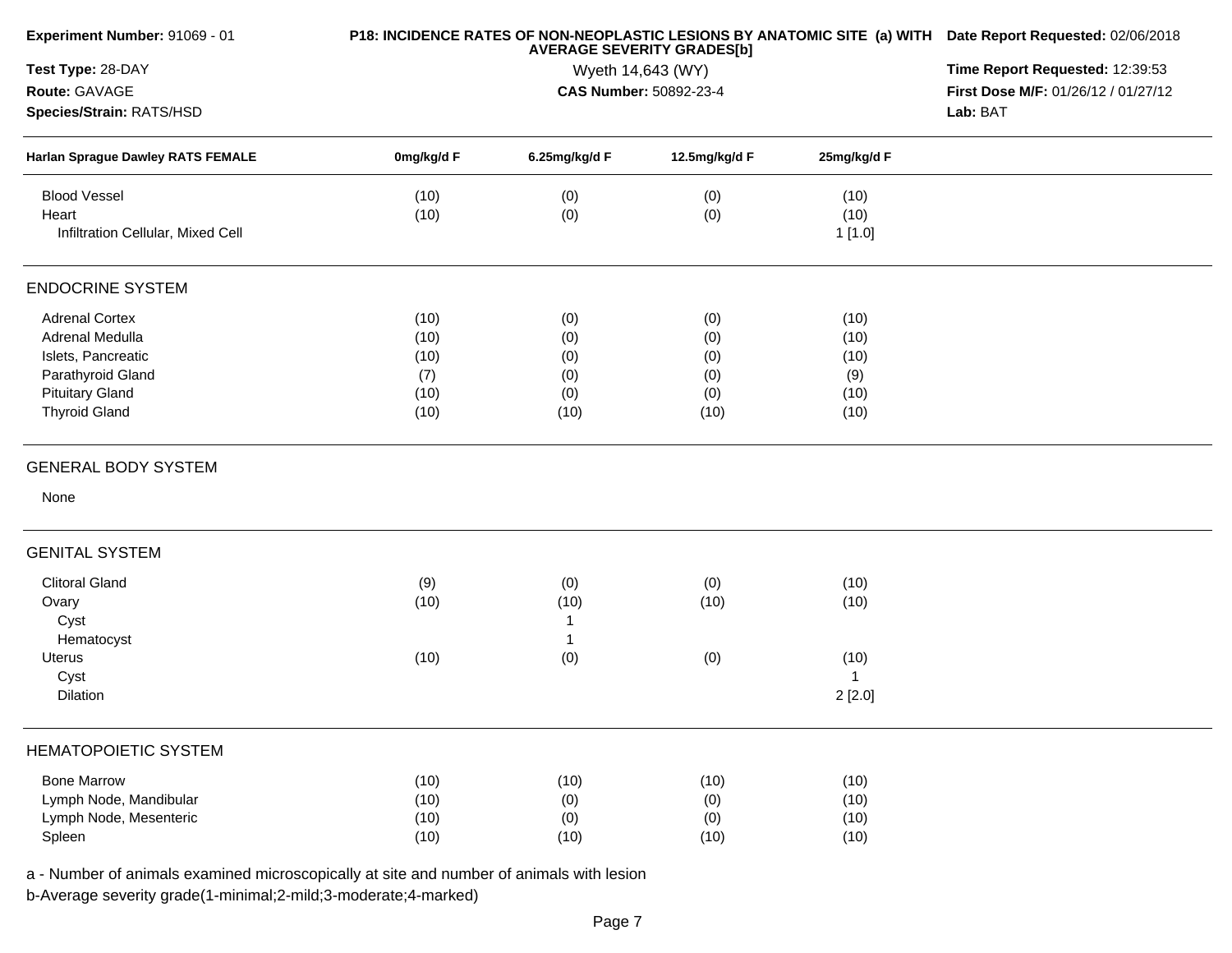| Experiment Number: 91069 - 01                                     |            | P18: INCIDENCE RATES OF NON-NEOPLASTIC LESIONS BY ANATOMIC SITE (a) WITH Date Report Requested: 02/06/2018<br><b>AVERAGE SEVERITY GRADES[b]</b> |                        |             |                                     |  |  |
|-------------------------------------------------------------------|------------|-------------------------------------------------------------------------------------------------------------------------------------------------|------------------------|-------------|-------------------------------------|--|--|
| Test Type: 28-DAY                                                 |            | Time Report Requested: 12:39:53                                                                                                                 |                        |             |                                     |  |  |
| Route: GAVAGE                                                     |            |                                                                                                                                                 | CAS Number: 50892-23-4 |             | First Dose M/F: 01/26/12 / 01/27/12 |  |  |
| Species/Strain: RATS/HSD                                          |            |                                                                                                                                                 |                        |             | Lab: BAT                            |  |  |
| Harlan Sprague Dawley RATS FEMALE                                 | 0mg/kg/d F | 6.25mg/kg/d F                                                                                                                                   | 12.5mg/kg/d F          | 25mg/kg/d F |                                     |  |  |
| Thymus                                                            | (10)       | (0)                                                                                                                                             | (0)                    | (10)        |                                     |  |  |
| <b>INTEGUMENTARY SYSTEM</b>                                       |            |                                                                                                                                                 |                        |             |                                     |  |  |
| <b>Mammary Gland</b>                                              | (10)       | (0)                                                                                                                                             | (0)                    | (10)        |                                     |  |  |
| Skin                                                              | (10)       | (0)                                                                                                                                             | (0)                    | (10)        |                                     |  |  |
| MUSCULOSKELETAL SYSTEM                                            |            |                                                                                                                                                 |                        |             |                                     |  |  |
| Bone                                                              | (10)       | (0)                                                                                                                                             | (0)                    | (10)        |                                     |  |  |
| NERVOUS SYSTEM                                                    |            |                                                                                                                                                 |                        |             |                                     |  |  |
| <b>Brain</b>                                                      | (10)       | (0)                                                                                                                                             | (0)                    | (10)        |                                     |  |  |
| <b>RESPIRATORY SYSTEM</b>                                         |            |                                                                                                                                                 |                        |             |                                     |  |  |
| Lung                                                              | (10)       | (0)                                                                                                                                             | (0)                    | (10)        |                                     |  |  |
| Infiltration Cellular, Histiocyte<br>Inflammation, Chronic Active | 1[1.0]     |                                                                                                                                                 |                        |             |                                     |  |  |
| Alveolar Epithelium, Hyperplasia                                  | 1 [1.0]    |                                                                                                                                                 |                        | 1[1.0]      |                                     |  |  |
| Alveolar Epithelium, Hypertrophy                                  | 1 [1.0]    |                                                                                                                                                 |                        |             |                                     |  |  |
| Nose                                                              | (10)       | (10)                                                                                                                                            | (10)                   | (10)        |                                     |  |  |
| Trachea                                                           | (10)       | (0)                                                                                                                                             | (0)                    | (10)        |                                     |  |  |
| SPECIAL SENSES SYSTEM                                             |            |                                                                                                                                                 |                        |             |                                     |  |  |
| Eye                                                               | (10)       | (0)                                                                                                                                             | (0)                    | (10)        |                                     |  |  |
| Harderian Gland                                                   | (10)       | (0)                                                                                                                                             | (0)                    | (10)        |                                     |  |  |
|                                                                   |            |                                                                                                                                                 |                        |             |                                     |  |  |

URINARY SYSTEM

a - Number of animals examined microscopically at site and number of animals with lesion